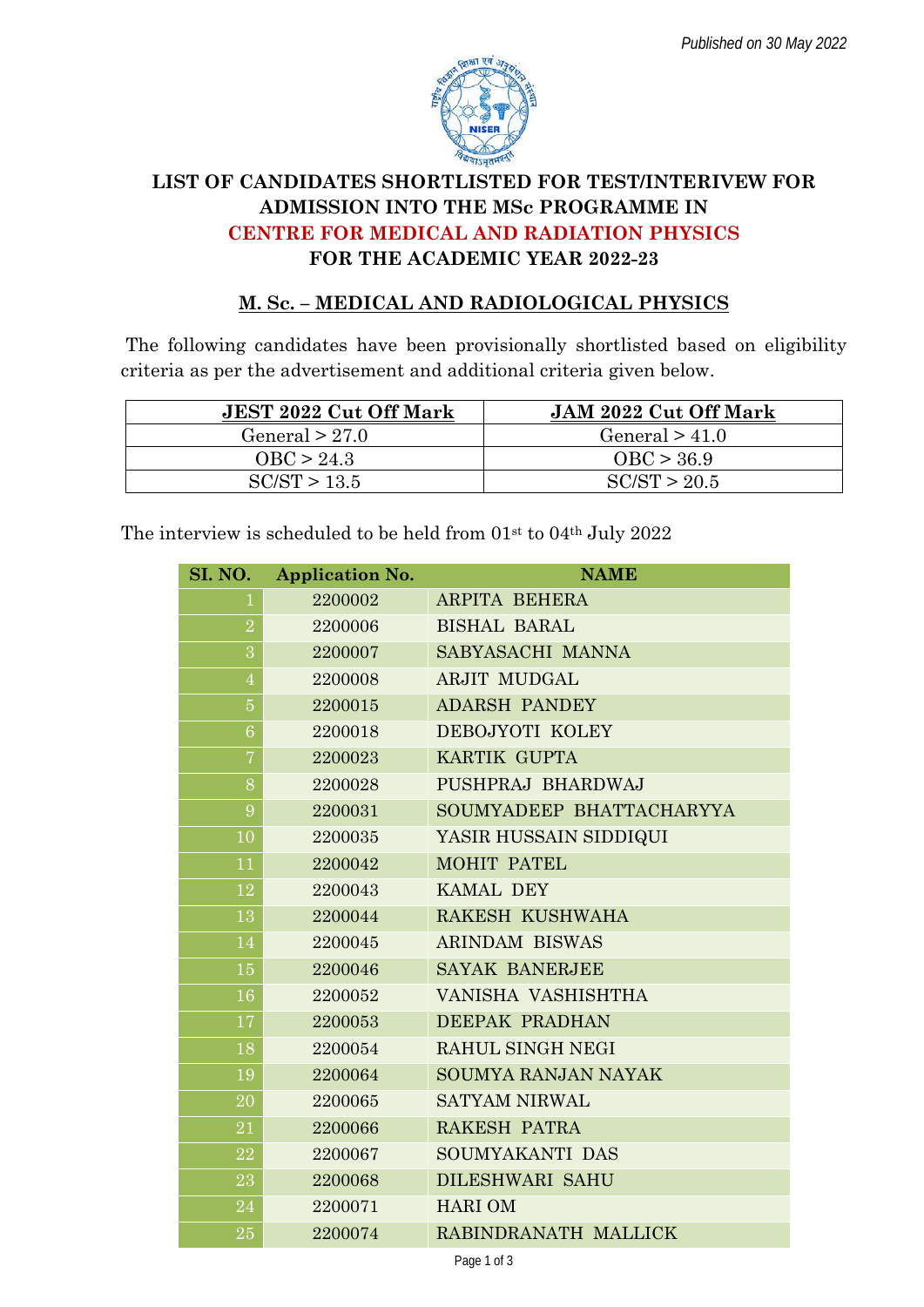| 26     | 2200081 | <b>NANDAN MUKHERJEE</b>        |
|--------|---------|--------------------------------|
| 27     | 2200086 | <b>SUDAM MASANTA</b>           |
| 28     | 2200088 | MAHIMA AGARWAL                 |
| 29     | 2200093 | <b>MEGHA RAI</b>               |
| 30     | 2200094 | <b>SONALI DAS</b>              |
| 31     | 2200095 | <b>ANUSREE VP</b>              |
| 32     | 2200097 | <b>JOYDEEP DAS</b>             |
| 33     | 2200098 | VIRENDRA RAJ PUROHIT           |
| 34     | 2200099 | SUSHREE SWETA PRIYADARSHINI    |
| 35     | 2200107 | PRINCE KUMAR                   |
| 36     | 2200109 | ARITRI MOHANTA                 |
| 37     | 2200110 | <b>TOFAN SITHA</b>             |
| 38     | 2200111 | DEBAYAN CHATTERJEE             |
| 39     | 2200113 | <b>JAGYANSIS JENA</b>          |
| 40     | 2200114 | <b>KOMAL</b>                   |
| 41     | 2200117 | <b>ASISH KUMAR DAS</b>         |
| 42     | 2200122 | CHETAN AGRAWAL                 |
| 43     | 2200125 | <b>AMIT DEBNATH</b>            |
| 44     | 2200126 | CHIRANJIBI PADHEE              |
| 45     | 2200130 | <b>ABINASH DEHURY</b>          |
| 46     | 2200132 | PANKAJ SAHOO                   |
| 47     | 2200141 | PAARTH BHATNAGAR               |
| 48     | 2200147 | PRADIPKUMAR BABUBHAI CHAUHAN   |
| 49     | 2200151 | KHUSHVANT ARYA                 |
| 50     | 2200156 | SANTANU SINGH                  |
| 51     | 2200157 | NAVYA LAKSHMI S                |
| $52\,$ | 2200158 | <b>ANIMESH MAHATA</b>          |
| 53     | 2200164 | <b>SHRADDHA</b>                |
| 54     | 2200169 | <b>MAYUKH SAHA</b>             |
| 55     | 2200171 | KRUSHNADWEIPAYAN PRADHAN       |
| 56     | 2200172 | <b>SUVAM TRIPATHY</b>          |
| 57     | 2200183 | <b>MD AYAN NAWAZ</b>           |
| 58     | 2200184 | ASHLYN JOANNE RACHAEL PINTO    |
| 59     | 2200186 | <b>AYAN KUMAR MITRA</b>        |
| 60     | 2200188 | <b>SAMRIDDHI GHOSH</b>         |
| 61     | 2200189 | <b>SAMRAGGI GHOSH</b>          |
| 62     | 2200192 | <b>ARNAB ROY</b>               |
| 63     | 2200193 | <b>SANJAY KUMAR YADAV</b>      |
| 64     | 2200208 | PABITRA MASANTA                |
| 65     | 2200211 | <b>SRIJANI DAS</b>             |
| 66     | 2200212 | <b>MANISHA</b>                 |
| 67     | 2200214 | <b>SATISH KUMAR CHATURVEDI</b> |
| 68     | 2200223 | KARNPRIYA PANDEY               |
| 69     | 2200225 | <b>JOYDEEP PAL</b>             |
| 70     | 2200229 | <b>HRITWIK BANERJEE</b>        |